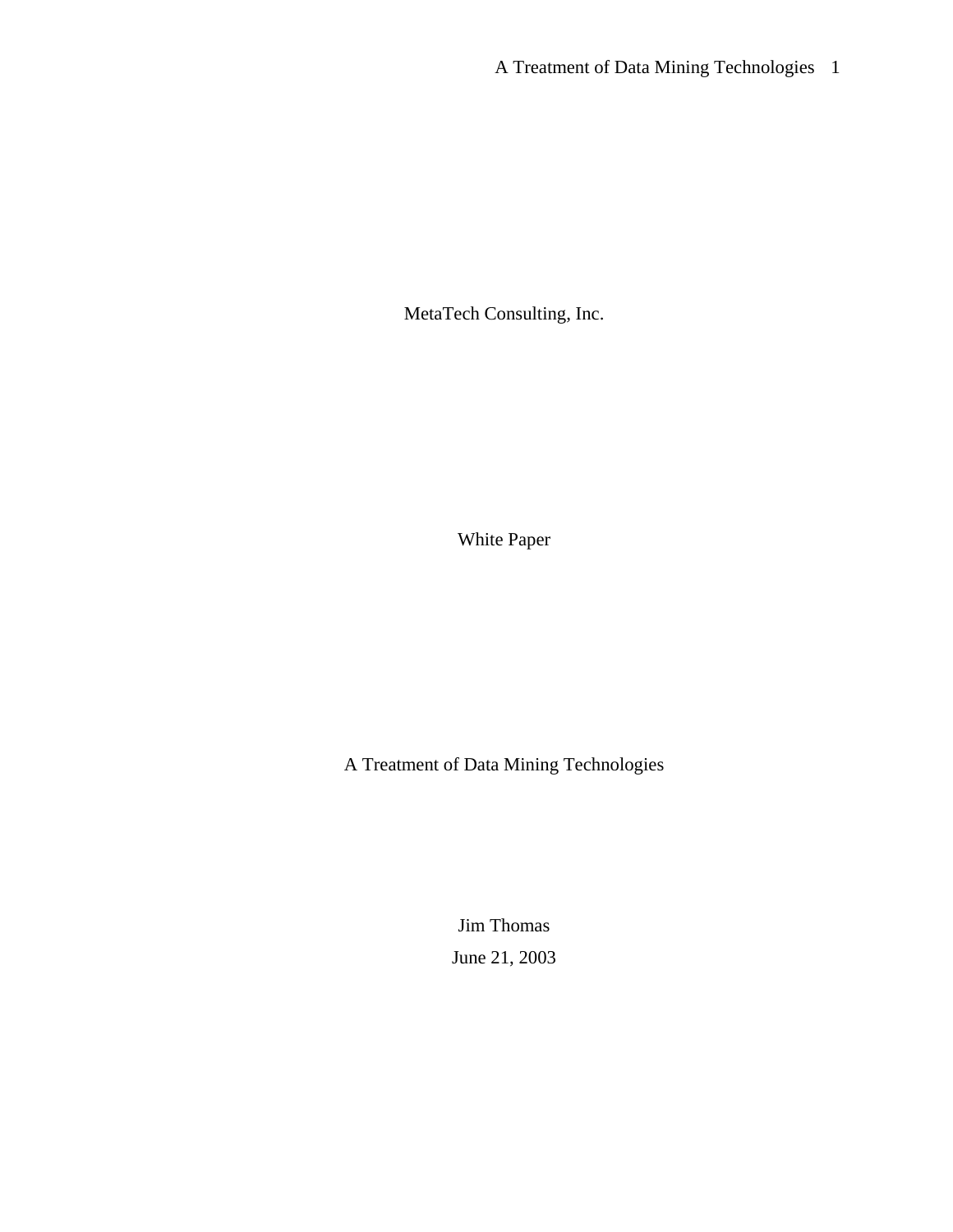## A Treatment of Data Mining Technologies

### *Executive Summary*

The purpose of the present case study is to expose the reader, from a broad perspective, to a functional grouping of technologies referred to as *data mining.* Following a brief introduction that distinguishes the field between generalist and specialists vantage points, a substantial discussion summarizing an established implementation approach is presented. Subsequently, three different applications of data mining are explored in brief. A concise discussion on the maturity of data mining then follows to highlight both the evolutionary path on which the technology is progressing as well as how mature that path is perceived to by industry evaluation. Consideration is then given to issues of security and privacy that are tightly bound to the technology. Conclusions follow a summarization of the author's views on the application of data mining technology to the challenges confronting the Department of Homeland Defense. *Introduction* 

The term *data mining* has practical meaning to the generalist and specialist alike. To the generalist, the term refers to any number of techniques by which he is able to examine data – generally located in some form of database $(s)$  – to gain awareness of hidden facts, obscure details, or possibly previously unknown relationships existing in varied data sets. To some, a series of searches on the internet satisfies their definition of the term. To the specialist, data mining connotes a far more discrete set of activities including sophisticated algorithms executed against data sets existing in specialized data structures prepared for the specific activity. The objectives of the generalist and specialist are quite similar though the processes and technologies employed differ dramatically.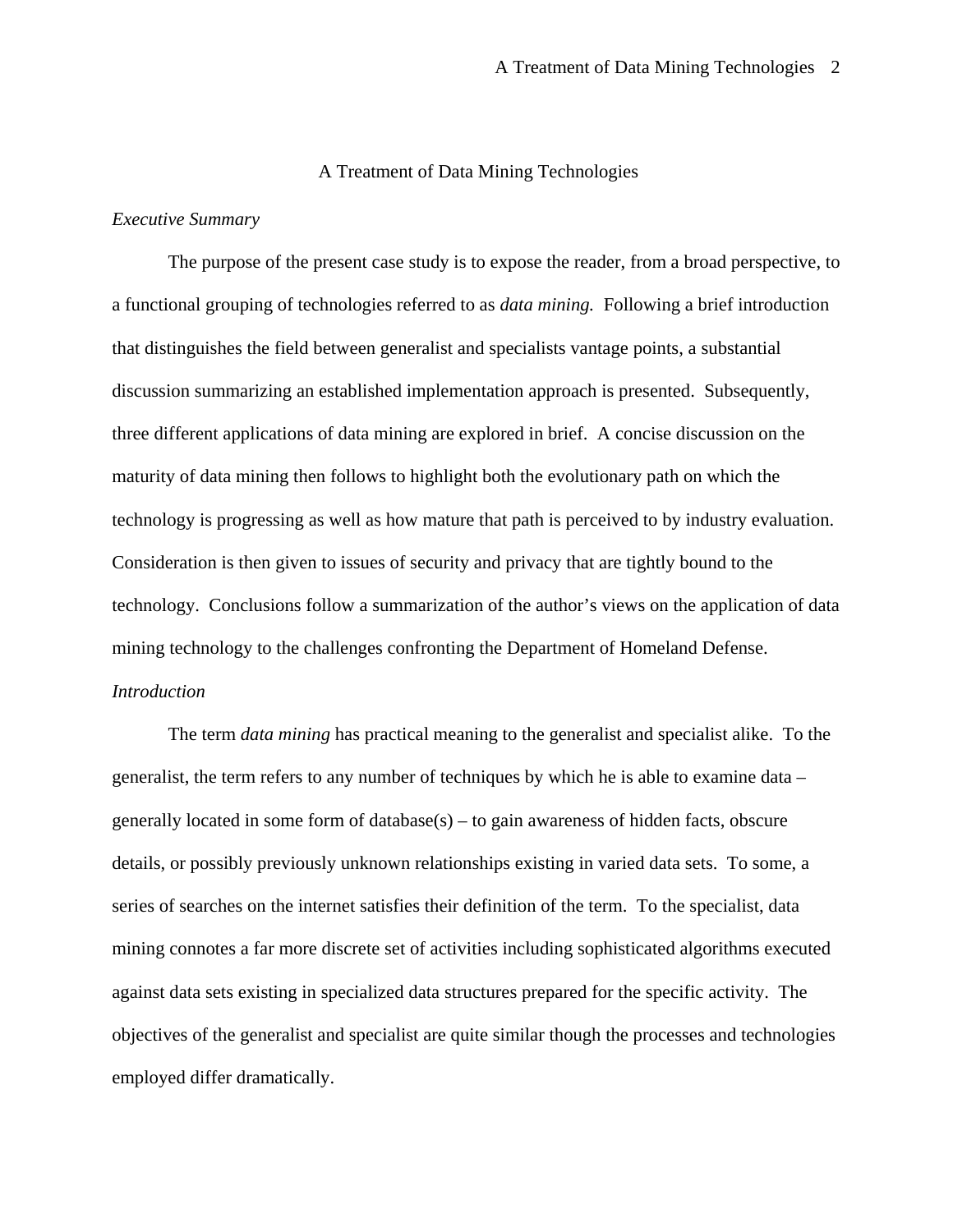## *Implementation Approach*

Mining is performed as a project with specific objectives and requirements. The likelihood of success of a mining project, as with any project, is directly related to the rigor of the process employed. Edelstein (2001) suggests seven steps common to successful data mining projects. Brief summarizations of those steps are presented in the following paragraphs.

## *Define the business problem.*

In order to succeed, the project participants must understand their objective as well as the criteria that will be used to measure their accomplishments. Generally, it is an objective of any data mining activity to discover previously unidentified patterns in some set of data. Beyond that understanding, the project must have a clear understanding of what type of patterns are to be searched for as well as the data – in databases, repositories, or other systems – that they will have access to. With this information, the project team can begin to link together available data to form a logical model or web that provides the breadth of understanding to satisfy the objective.

## *Build data-mining database.*

The project team, having composed a logical model that links together data fields from possibly many different data sources, will work to define a physical data model that can be built to house the data. Data mining relies on statistical analytic process algorithms that access tremendous quantities of data. While relational data models have proven effective for Boolean queries of simple and moderate complexity, they are largely ineffective for data mining. Other structures, such as *Star Schemas*, *Snowflake Schemas*, and *Dimensional Schemas*, provide a more appropriate structure for the mining problems. It is beyond the scope of this paper to detail these data structures. The author recommends those interested in greater detail on the matter to published works on star schemas and snowflakes (Kimball et al., 1998). Sweiger (2002)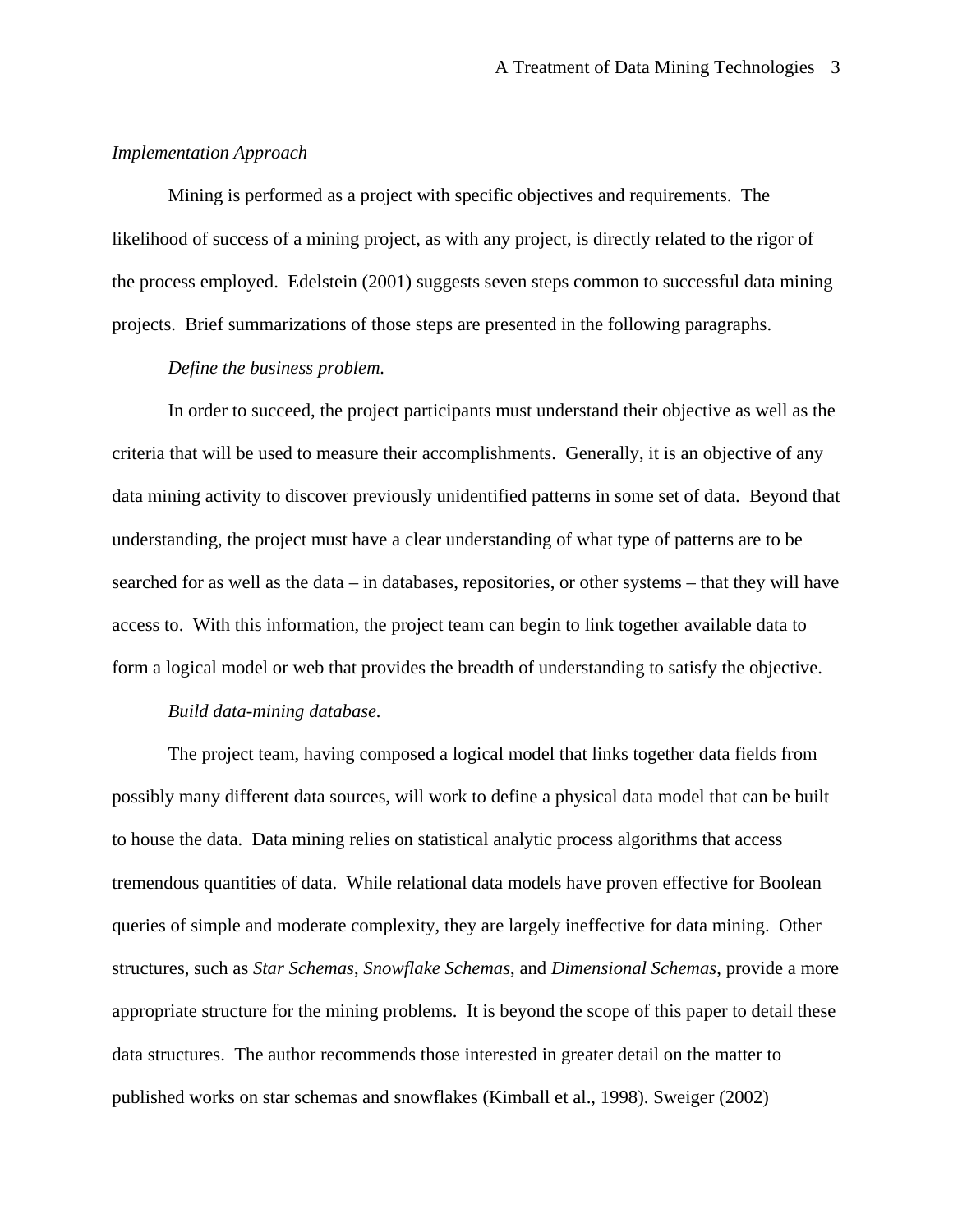describes the use of dimensional schemas appropriate for more specialized forms of data mining to include *clickstream analysis.* These mining structures have limited application is typical transaction processing environments where relational models are so effective based on their highly de-normalized nature. *Normalization,* the design characteristic of a database to have only a single occurrence of data, is a desirable quality in a relational database that results in efficiencies in storage quantity. Data mining activities are less concerned with minimizing the storage capacity and more concerned with interrelationships of discrete datasets.

## *Explore data.*

Through tools and manual manipulation, the mining team and data analysts go though a process of understanding the source data in its native form. Identification of unsatisfied data needs will drive to changes in the project scope or the access limits to available data. In some instances, it may be necessary to collect new data to build bridges between existing data.

# *Prepare data for modeling.*

After defining the physical schema that will accommodate data from identified repositories as well as satisfy the business problem at hand, the mining team must then capture the process for ingesting the source data. While some data can be brought in as a simple copy, other data must be translated from one form to another or transformed in some other manner. For instance, data from one source may have names of states captured in the long name (e.g. Maryland), others may contain only the two letter digraph (e.g. MD), and still others may provide a zip code (e.g. 20640). To accomplish effective mining, all data must be represented consistently. This transformation is often the most complex of the mining activity.

*Build model.*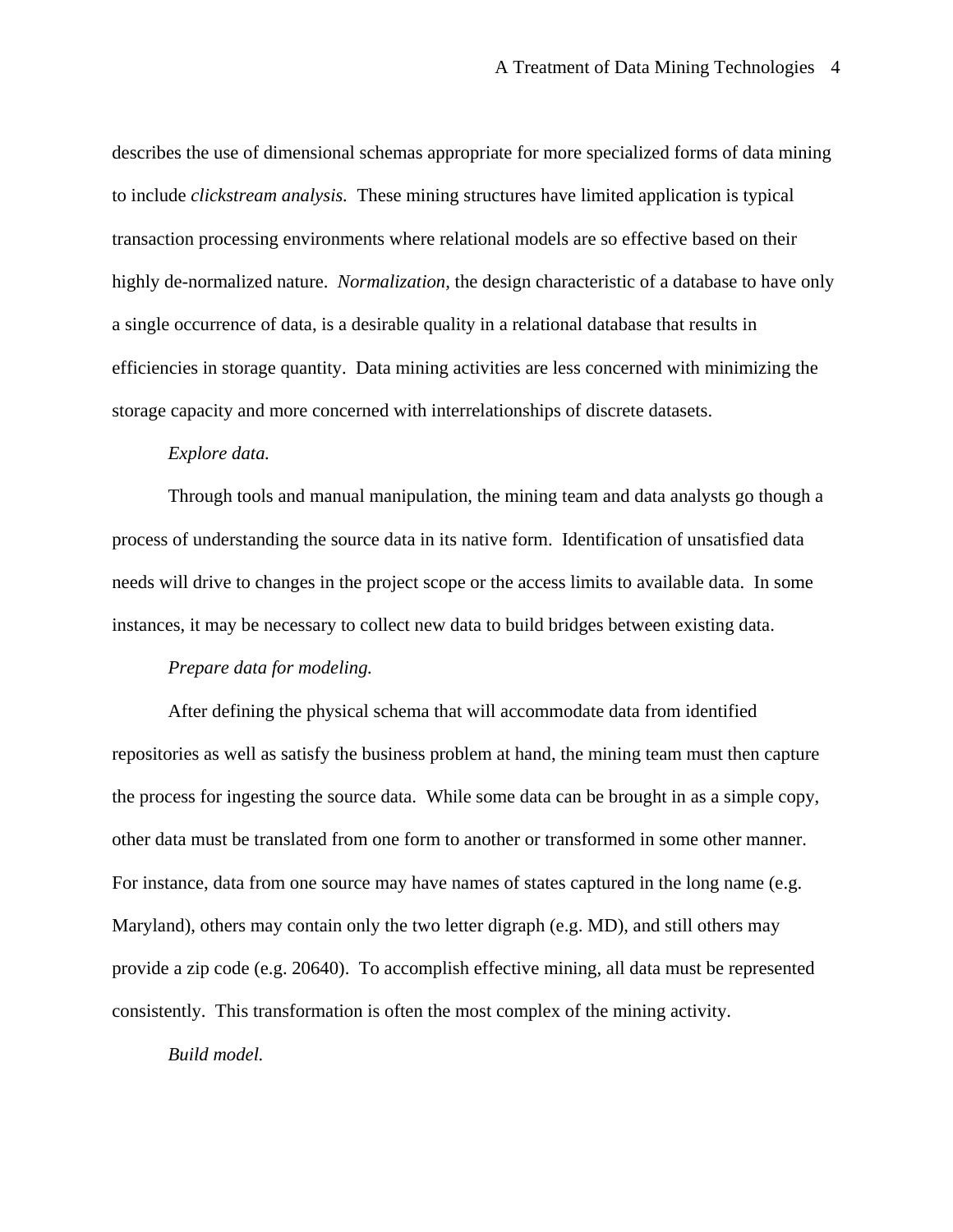Once the mining database is fully populated with data, data analysts and engineers work together to configure and optimize tools to discern patterns in the data. This is the true mining activity. The algorithms applied use a variety of approaches to discern patterns to include, among others, decision trees, linear regression, neural networks, Bayesian or sequential logic. A treatment of the algorithm strategies is beyond the scope of this paper though detailed works are widely available for consideration.

Building the model is an iterative process that may necessitate changes to the underlying model and changes to the datasets included. The result of the activity is a resulting dataset that represents a model of the source dataset.

# *Evaluate model.*

The model resulting from the application of the data mining tools, with optimized algorithms, is frequently visualized with specialized tools that may be integrated with the mining tools. Through visualization, the analysts are able to interpret the effectiveness of the algorithms and can determine if further iterations are necessary.

# *Act on the results.*

Mining on data is of value only if the results can benefit the organization. The results may be applied to improve processes, better target customers or business partners, or contour the organization's spending plan. It may not be possible to determine just how the results of an effective mining activity might effect an organization until after it has been completed. It is the assertion of this author that, even if an organization undertakes a mining activity for a specific purpose, they are likely to find the results will reveal other, unintended opportunities for improvement.

### *Technology Application and Use*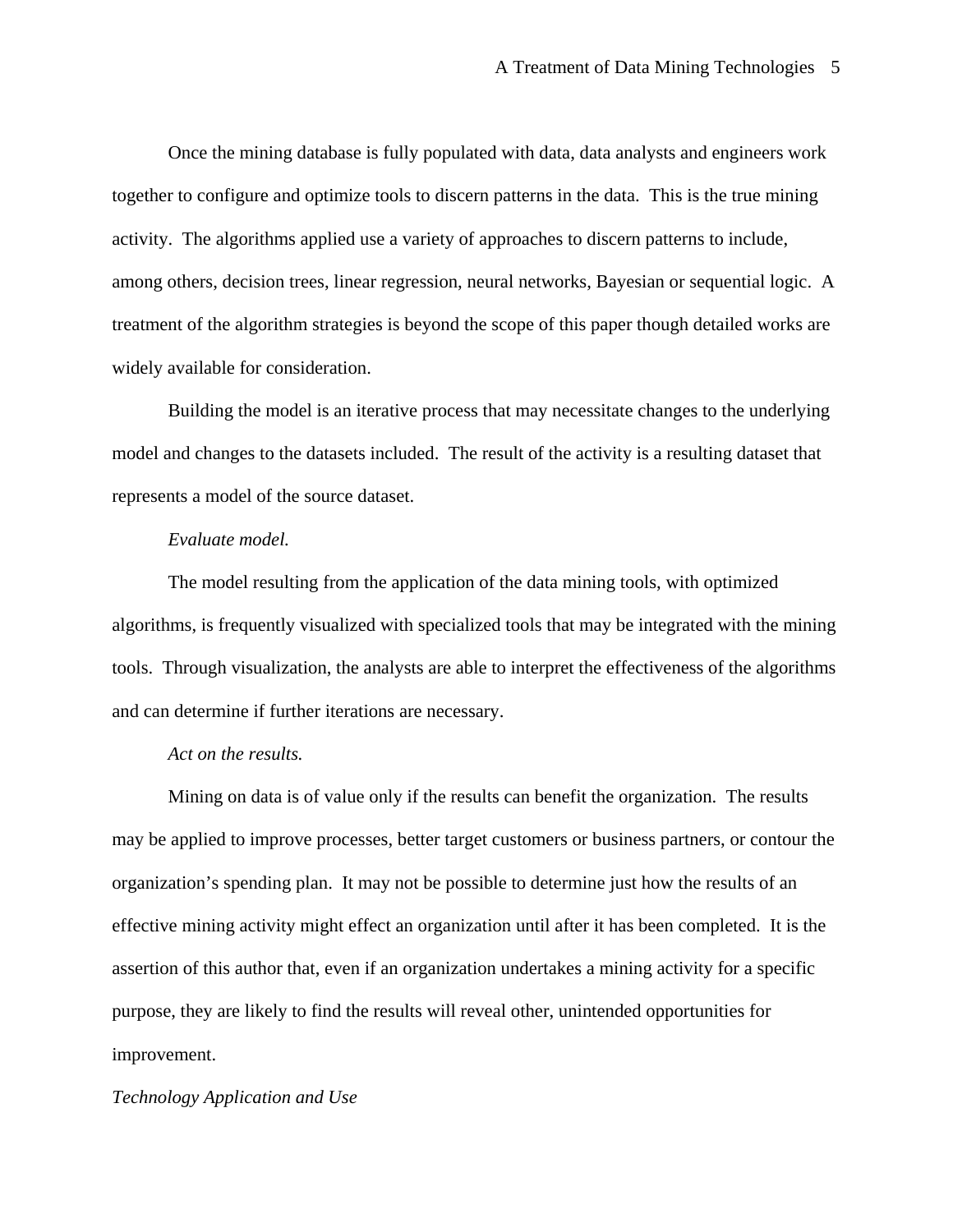Data mining is a technology that can be applied to a variety of business problems in many different domains. This author asserts that data mining can be effectively applied in any dataintensive environment. This notion is not novel or unique. Follow are summarizations of some applications of data mining. The initial case provides a generalization of the application of data mining within the *e-Business* domain. The second case is a treatment of the *Glass Box Analysis*  environment that employs data mining technologies to address the problems facing analysts in the intelligence arena. The final case briefly describes what is arguably the most ambitious data mining activity yet conceived and, therefore, possible the most controversial – *Terrorism Information Awareness*.

# *e-Business.*

The evolution of e-Business has provided an ideal environment for data mining to continue to mature. In e-Business, data mining has a plethora of business problems as well as an abundance of closely related data. *Clickstream analysis,* a specialization of *Business intelligence,* is explained by Knox and Buytendijk (2001) as "the tracking and analysis of visits to Web sites." This class of data mining has demonstrated the ability to produce insightful profiles of those browsing an organizations web site by generating accurate models of the patterns of their browsing trends behavior.

The application of clickstream analysis to understand the online customers has been described by Ramachandran, Turankhia, and Sripad (2002) by what they refer to as *e-Customer Analytics.* They assert that the information captured on a single online transaction is of more value than the sale itself. This assertion is based on the implicit value of that information to allow the business to more accurately target customers.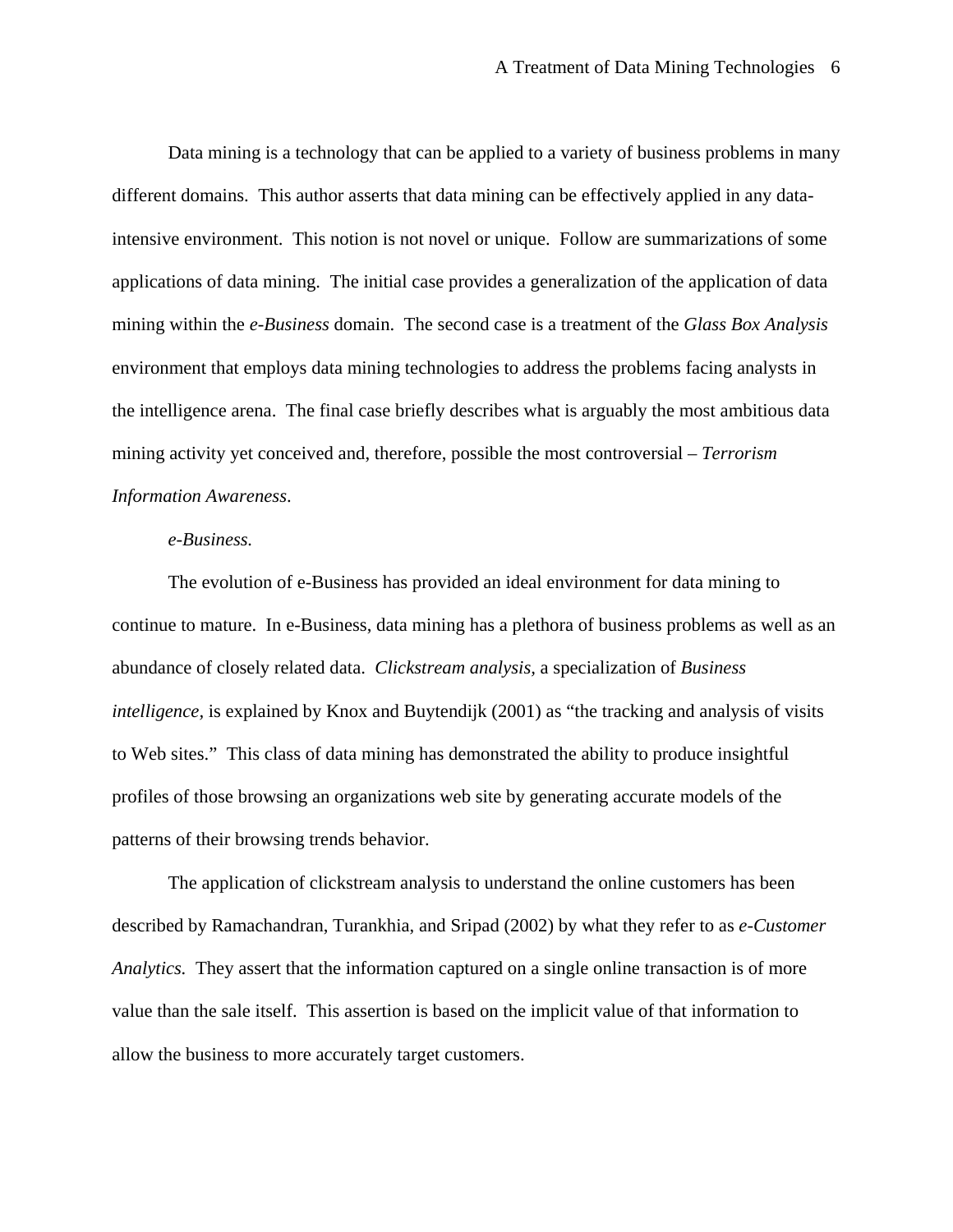In their article on the subject, Imhoff and Norris-Montanari (2000) identify the wide variety of data available to the clickstream analyst and characterized it as follows:

- 1. Tracking information. This includes the user's identification consisting of a client IP address or proxy server identification. The use of a proxy generally abstracts the user's identity and thus provides less value to the data miner. The customer or user identity, authorized user element used when a secure log-on is required is also available. The request in the form of "GET" or "POST" and the date and time that the Web server responded to the request are also considered tracing information.
- 2. Server request information about the universal resource locator (URL). This category includes the status of request together with the number of bytes sent.
- 3. Prior site information. Included in this category are: (a) the URL, (b) the host name, (c) the path, (d) the documents requested, and lastly (e) the query string. Additionally, details of the customer's browser and client operating system are also available. Collectively, this information provides a very insightful profile of the customer.

#### *Glass Box Analysis.*

The Advanced Research and Development Activity (ARDA) for Information Technology has initiated an activity to explore ways to build a knowledge base of what both intelligence analysts and consumers of national intelligence know. The project is named *Novel Intelligence from Massive Data (NIMD).* An architectural component of NIMD is the *Glass Box Analysis* (GBA) element. This element will capture and record activities that occur during the course of analysis, including the stream of analytic tasking, queries, documents examined, and reports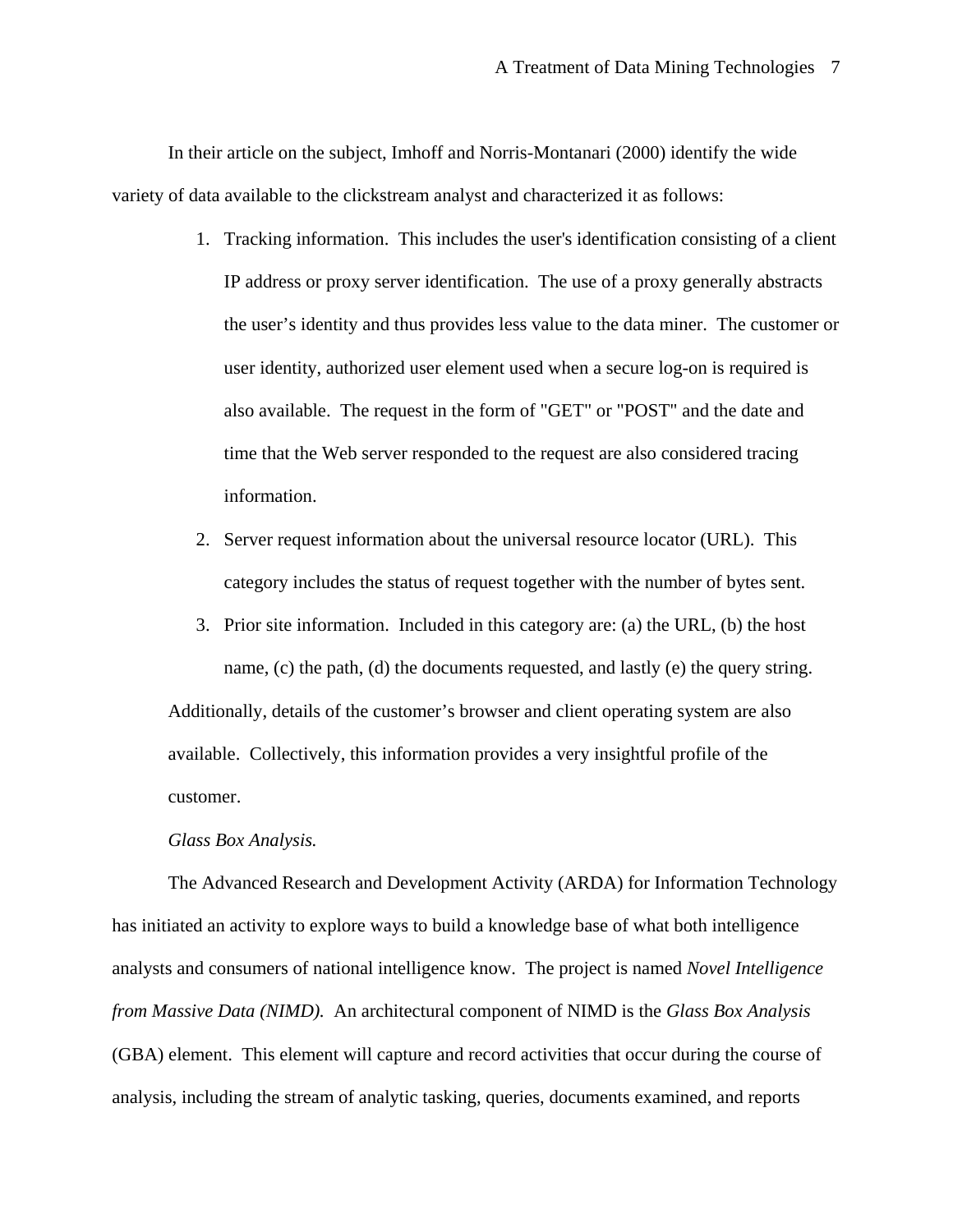produced. This encompasses the full range of clickstream data described in the case above and extends it with a rich set of other information to included, if possible, the analyst's hypotheses, assumptions, methods, and biases (Advanced Research and Development Activity [ARDA], 2003). While the intent of the NIMD project in general, and the GBA in particular, far exceeds even the most grandiose claims of data mining, the technology is certainly a contributing enabler.

### *Terrorism Information Awareness.*

The Terrorism Information Awareness (TIA) program is an effort undertaken by the Defense Advanced Research Projects Agency (DARPA) to develop and integrate computer technologies that will mine public and private databases to find patterns and associations suggesting terrorist activity. TIA consists of several individual activities – each exploring an enabling technology that can be applied to the problem set. The *Evidence Extraction and Lind Discovery (EELD)* activity is needed due to the inability of existing commercial data mining technologies to address the intelligence-oriented problem. A joint report to congress (2003) by the Secretary of Defense, Attorney General, and the Director of Central Intelligence asserted that data mining technologies of today are capable only of finding broadly occurring patterns and they are not effective at "following a narrow trail and building connections from initial reports of suspicious activity."

## *Technology Maturity*

As the previous discussion has demonstrated, data mining continues to require a significant level of effort and expense and a dedicate instance of data and systems. Though costly and time consuming, it is founded in relatively mature technologies.

Database management system providers have suggested that data mining can be accomplished effectively on the source data systems without the need to build dedicated systems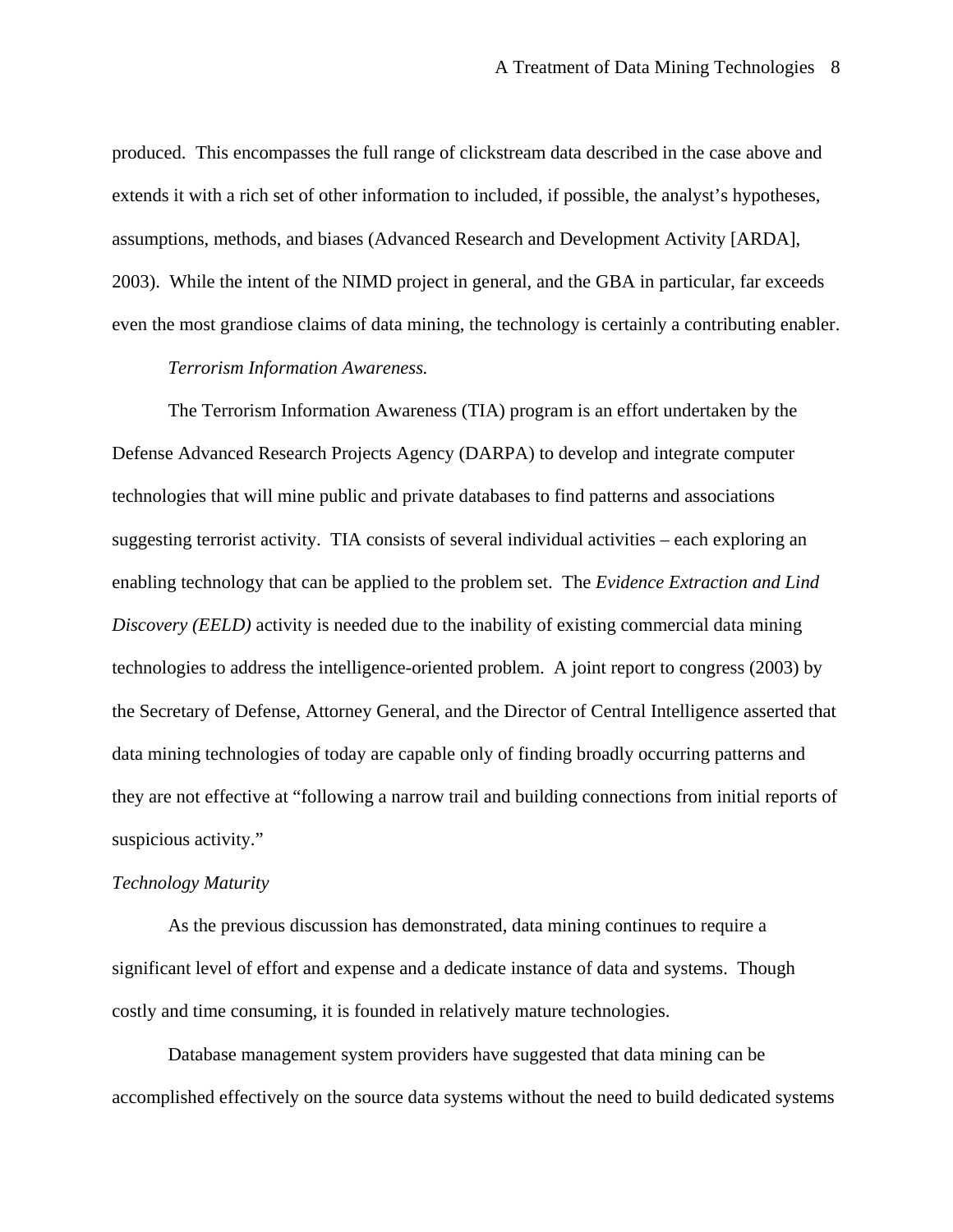and without needing conformed copies of data. Figure 1 represents Strange and Friedman (2003) illustration of the relative maturity of DBMS-enabled data mining as a technology. That work suggests this approach to data mining is from two to five years form productivity. This author remains confident that it is unlikely that DBMS-enabled data mining will be effective in complex data environments requiring extensive data transformation and translation. It is possible that approach will be successful in mining cogent datasets that already exist in single databases or are easily conformed.

# *Security Issues*

Many find it alarming just how much information about their time online is exposed for others to exploit. De Lotto (2001) summarized findings of a survey conducted in 2000 by Business Week and Harris Poll that 98% of polled consumers were not comfortable with their browsing habits or shopping patterns linked with their real identities. The American population is even more sensitive to the potential for their personal information to be aggregated by government agencies – even when they perceive the cause to be desirable. In reaction to concern that the program would compile personal information of citizens, Congress imposed a moratorium on the implementation of data mining under the TIA or any other similar program of the Department of Homeland Security. Congress provided a ninety day period for a joint report by the Secretary of Defense, Attorney General, and the Director of Central Intelligence in which they were to detail the program to determine if it would be effective in the war on terrorism while not violating privacy laws or civil liberties (Coyle, 2003). The required report, dated May 20, 2003, presents three program constrains that are believed to satisfactory address both privacy and civil liberties. Those are: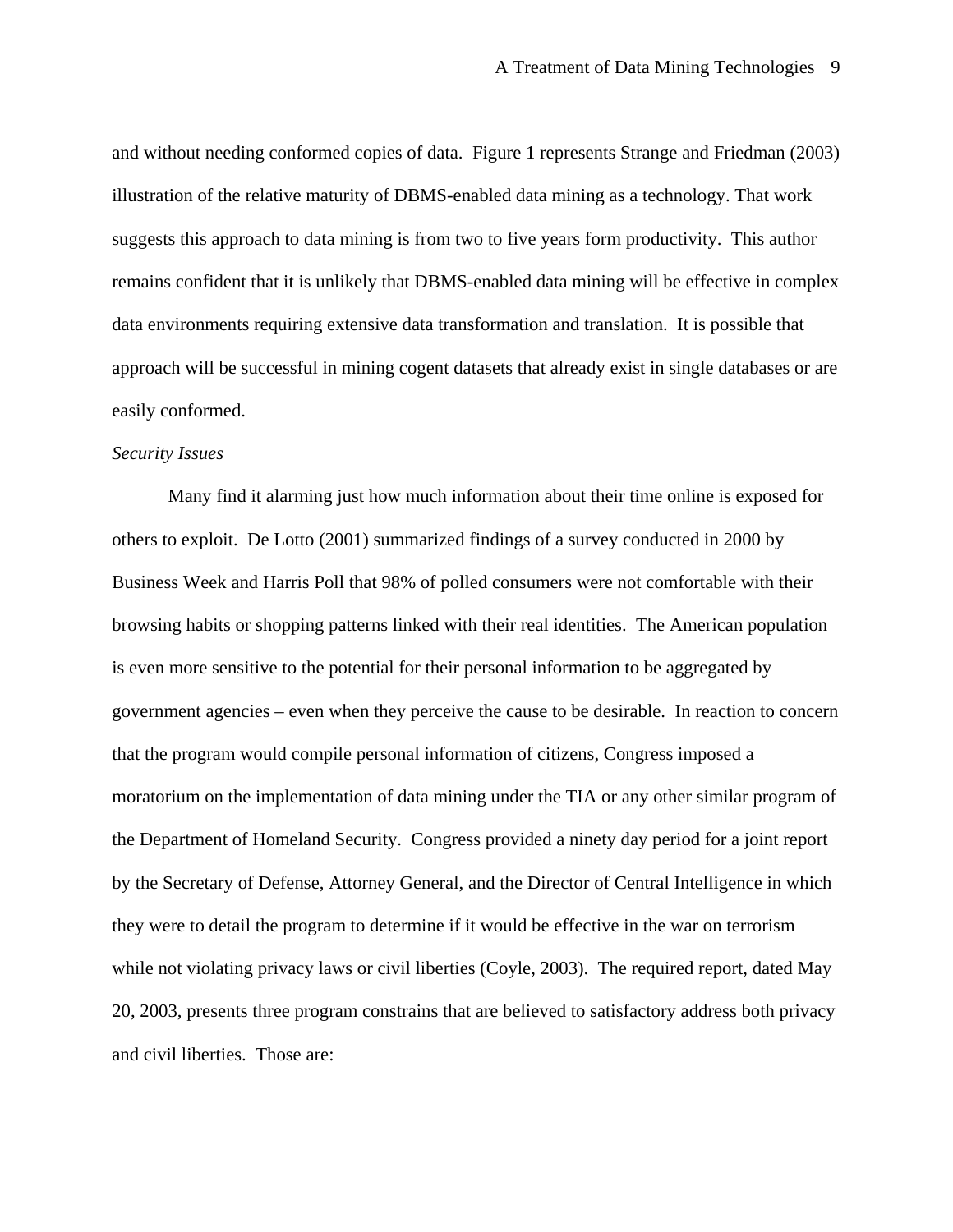- 1. Full compliance with all laws and regulations governing intelligence activities and all laws that protect the privacy and constitutional rights of U.S. persons.
- 2. Development of, as an integral part of the program, new technologies that will safeguard the privacy of U.S. persons.
- 3. Use for research and testing of either real intelligence information that the federal government has already legally obtained, or artificial information that does not implicate the privacy interests of U.S. persons.

The Electronic Privacy Information Center (EPIC), a nonprofit public-interest group that believes the TIA program could undermine civil liberties and an individual's freedoms, continues to leverage the Freedom of Information Act as a tool to gain access to documents related to TIA to contribute to awareness of the programs implications.

### *Application to Homeland Defense*

Though the scope of implementation may be constrained due to necessary lamentations based on security, privacy, and civil liberties, data mining most certainly does have a future in the Homeland Defense domain. TIA does represent a view of a capability with the most potential to contribute to a national defense. That view continues to struggle for acceptance and continued support. This author suggests that, in the absence of another 9/11 style attack on the homeland, it is unlikely the American citizens will cede protection of privacy and civil liberties to allow the operational deployment of TIA. That is not to suggest a belief that core capabilities of TIA will not mature. TIA is both a research and an integration activity. It is not the development of the technologies that EPIC and other rights advocates are resisting; it is the integration of those technologies to achieve a specific end. Individually, those technologies can benefit the Department of Homeland Defense.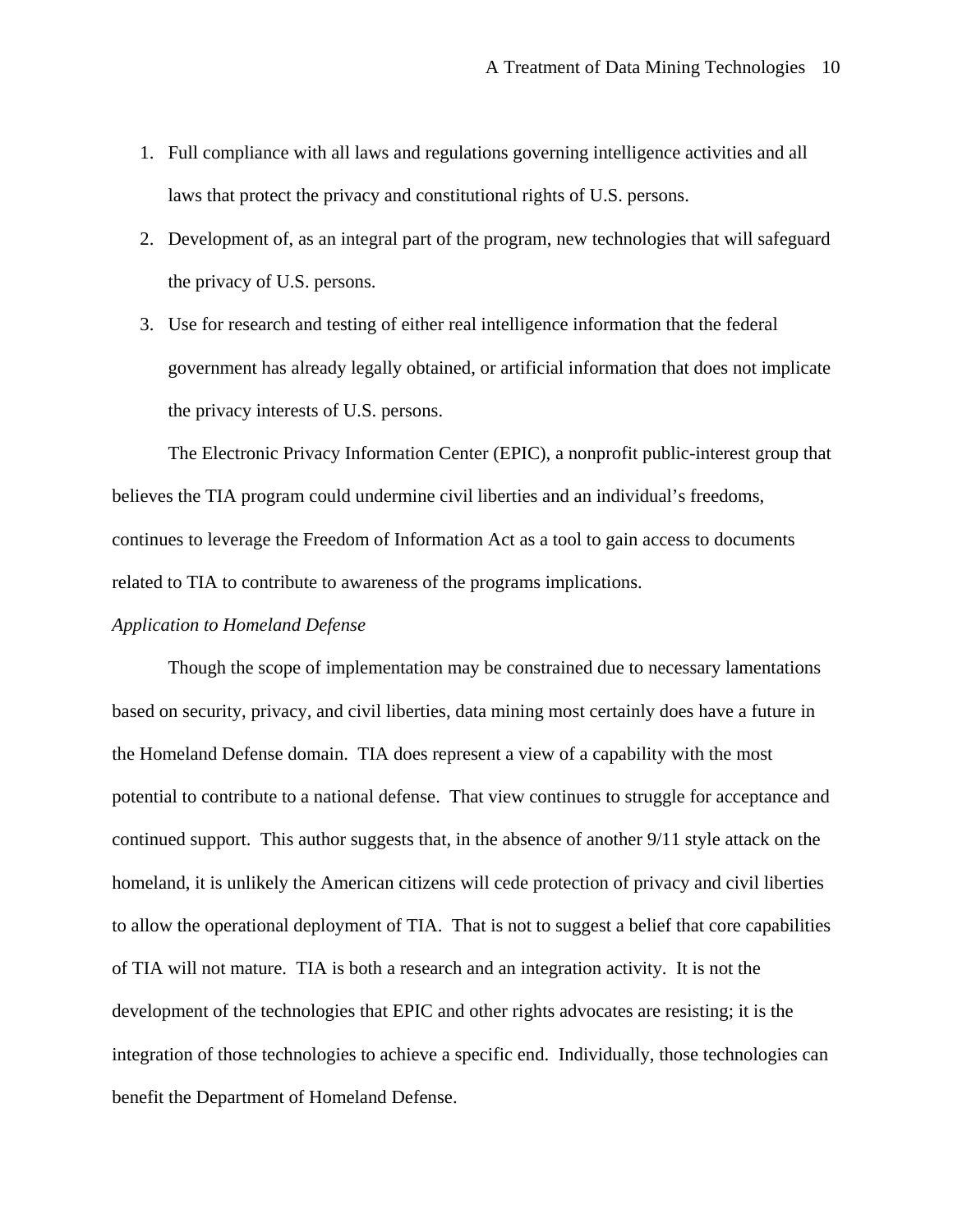### *Conclusions*

Though concerns over security, privacy, and civil liberties are certain to continue, so too will data mining technologies continue to mature. Brick and mortar businesses and e-businesses alike will continue to capture vast quantities of data that provide the fertile environment for continued development of data mining technologies. As the nation reconciles the conflict between safety and security of its citizens and the rights of those same citizens to privacy and civil freedoms, data mining technologies remain ready to be applied to our homeland defense challenges.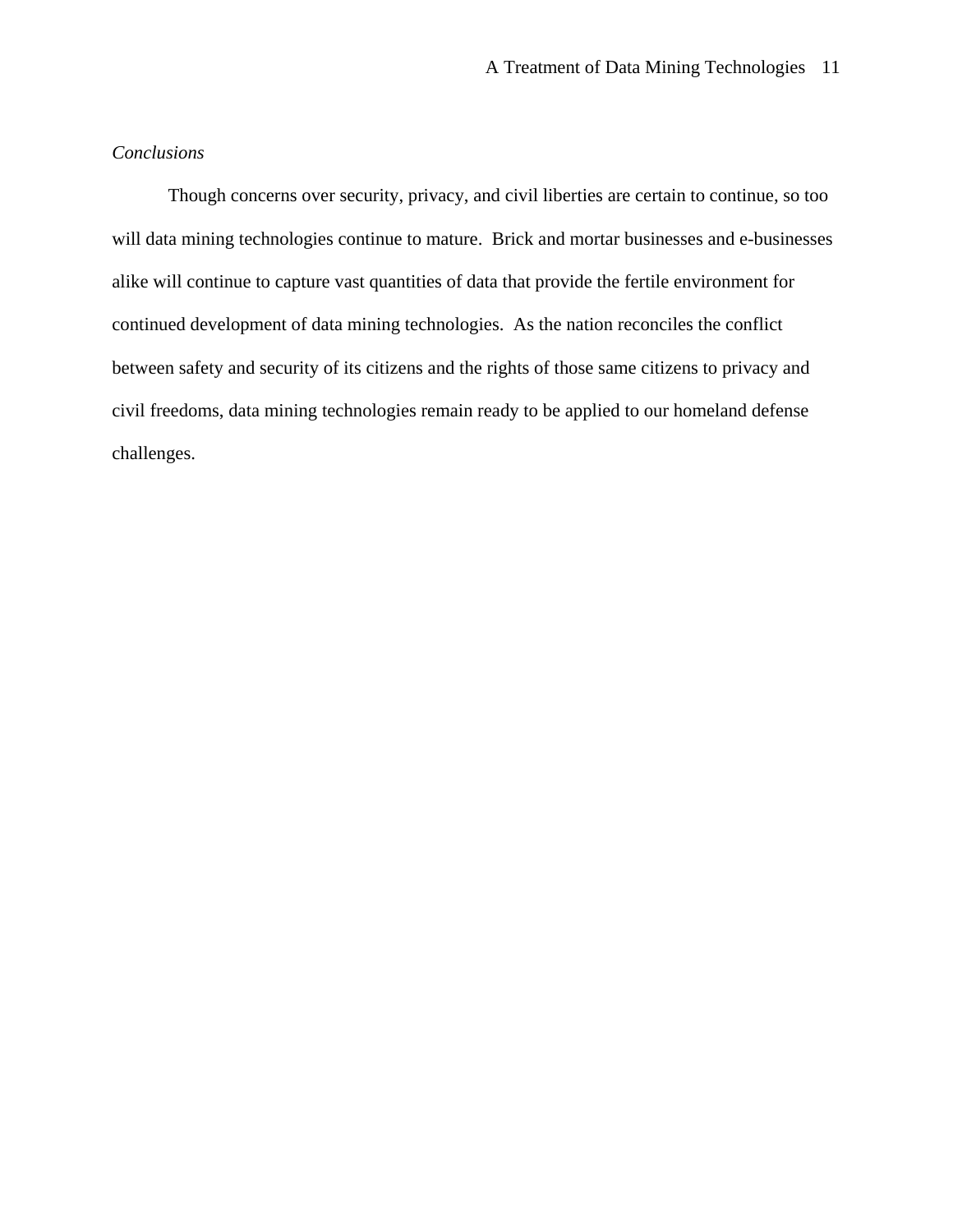## References

Attorney General, Director of Central Intelligence, & Secretary of Defense (2003, May). Report to congress regarding the Terrorism Information Awareness program. Retrieved June 16, 2003 from http://www.darpa.mil/body/tia/tia\_report\_page.htm .

Advanced Research and Development Activity (n.d.). Glass Box Analysis. Retrieved from June 16, 2003 from http://www.ic-arda.org/Novel\_Intelligence/ .

Coyle, M. (2003, June). Fretting over U.S. data collection critics see a lack of privacy protection. *National Law Journal,* 25 (82), p1.

De Lotto, R. (2001, April). Clickstream: Fine to track customers; best at losing them. *Gartner Research Note,* SPA-13-2994.

Edelstein, H. A. (2001, March), Pan for gold in the clickstream. Retrieved June 16, 2003 from http://www.informationweek.com/828/prmining.htm .

Imhoff, C. & Norris-Montanari, J. (2000, August). WhoAmI.com. Retrieved June 16, 2003 from http://www.dmreview.com/editorial/dmreview/print\_action.cfm?EdID=2541 .

Knox, M. & Buytendijk (2001, April). By definition, web analytics needs explaining. *Gartner Commentary,* COM-13-3114.

Ramachandran, P. M., Turakhia, K., & Sripad, R. (2002, October). E-customer Analytics. Retrieved June 16, 2003 from http://www.dmreview.com/editorial/dmreview/print\_action.cfm?EdID=5841 .

Strange, K. H. & Friedman, T. (2003, May). Hype cycle for data warehousing, 2003. *Gartner Strategic Analysis Report,* R-19-9970.

Sweiger, M. (2002, April). Is clickstream data warehousing dead? Retrieved June 16, 2003 from http://www.dmreview.com/editorial/dmreview/print\_action.cfm?EdID=4949 .